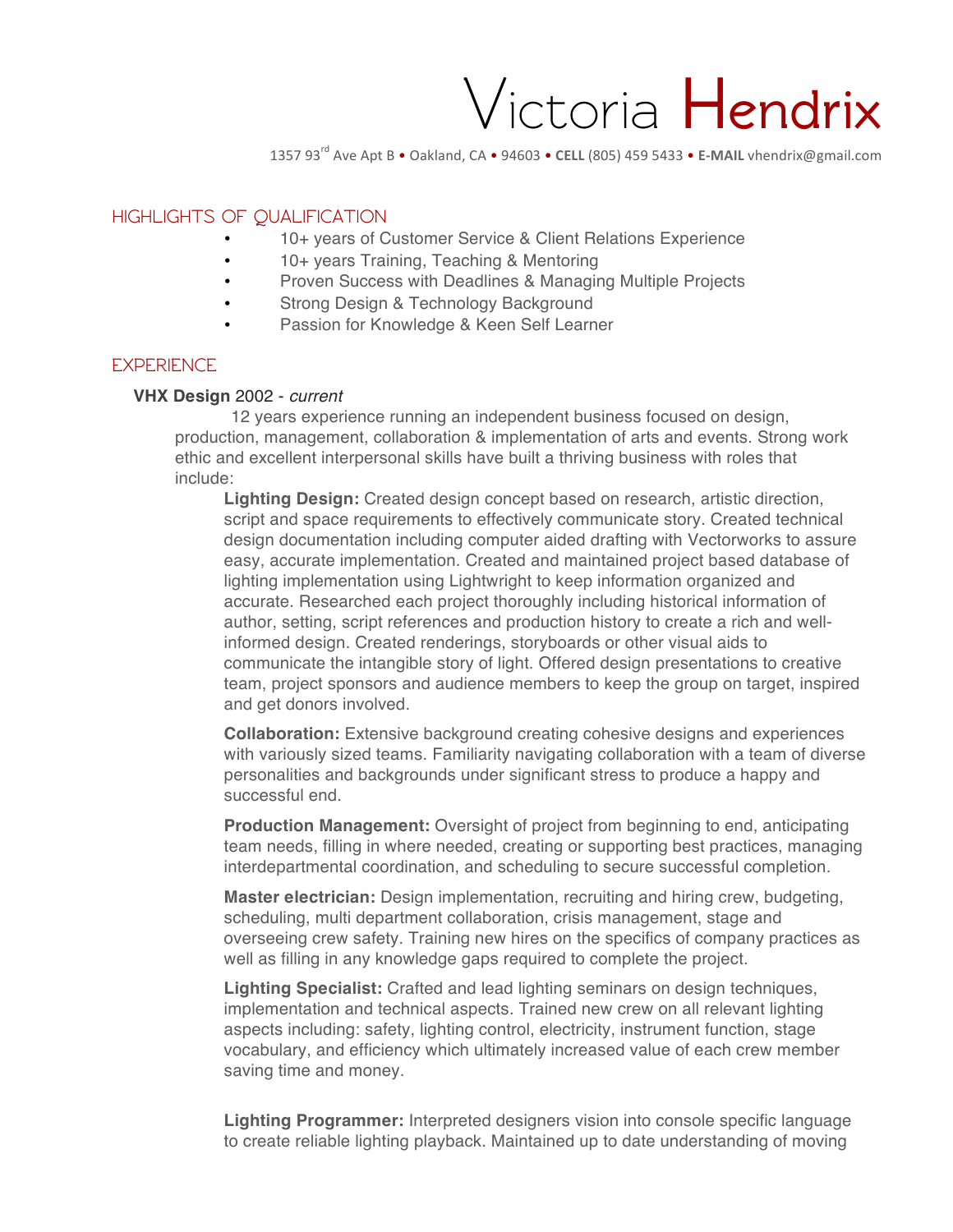# Victoria **Hendrix**

1357 93<sup>rd</sup> Ave Apt B • Oakland, CA • 94603 • CELL (805) 459 5433 • E-MAIL vhendrix@gmail.com

light control, colour mixing, reference palettes, discrete timing, and console theory to deliver efficient, accurate results quickly. Programmed and operated Congo lighting control console for special effects at the Vancouver Olympic Opening Ceremonies in 2010. Extensive experience with Electronic Theatre Controls lighting consoles including: Congo, Eos, Ion, Element, Obsession 2, and Express. Working knowledge of Strand Lighting, and Wholehog lighting consoles.

**Lighting Controls Software Tester:** Facilitated communication between multinational team, created test procedure and test documentation to ensure through testing while eliminating redundancies. Contributed expertise to product development specialized on client interface experience increasing products usability. Coordinated auxiliary test teams as needed to meet deadlines. Provided training across departments as well as for trade show events. Administered over the phone technical support and troubleshooting for issues that exceeded the capabilities of the technical services department, keeping users happy. Managed, mulit-console systems, monitoring network traffic of DMX & ACN protocols using WireShark, and LED output arrays to identify network issued.

**Selected companies and projects:** Berkeley Repertory Theatre, The Magic Theatre, California Shakespeare Theatre Festival, the Vancouver 2010 Olympic Opening Ceremonies, Electronic Theatre Controls, and Scenofest Six Acts at the 2011 Prague Quadrennial.

#### **Equilibrium Therapeutic Massage and Pain Management** 2011-*current*

Closely worked with clients to develop personalized bodywork programs focused on their individual goals, alleviating pain and discomfort while reducing stress. Conducted massage seminars for groups of 2-20 people, increasing their body awareness and massage skill. Confident putting new clients at ease and discussing sensitive or private topics moments after meeting to establish trust and dialogue about their body. Maintained client booking in person or via phone through Schedulicity.com securing a full schedule. Collected payment with Square iPhone application and maintained basic accounting spreadsheet for tax preparation.

## **Academic Tutor – National Holistic Institute** 20011 - 2013

Scheduling, meeting, and training students in anatomy, kinesiology, traditional Chinese medicine, ethics, business, and massage technique subject matter, helping them conquer exams and graduate. Adapted and tailored tutoring sessions to accommodate students with varied disabilities and challenges, successfully preparing them for exams.

## **Assistant Instructor – The University of Texas at Austin** 2007 - 2009

Curriculum creation including lesson plans, assignments, and grading systems for course objectives to prepare students for further studies. Completed course instruction, and student mentoring, providing multiple avenues for students to excel. Trained and supervised students on basic theatre electrics, safety, and best practices, establishing basic skills for immediate work the field and a strong foundation to continue their education. Represented Theatre and Dance department at national conferences, connecting with prospective students and alumni.